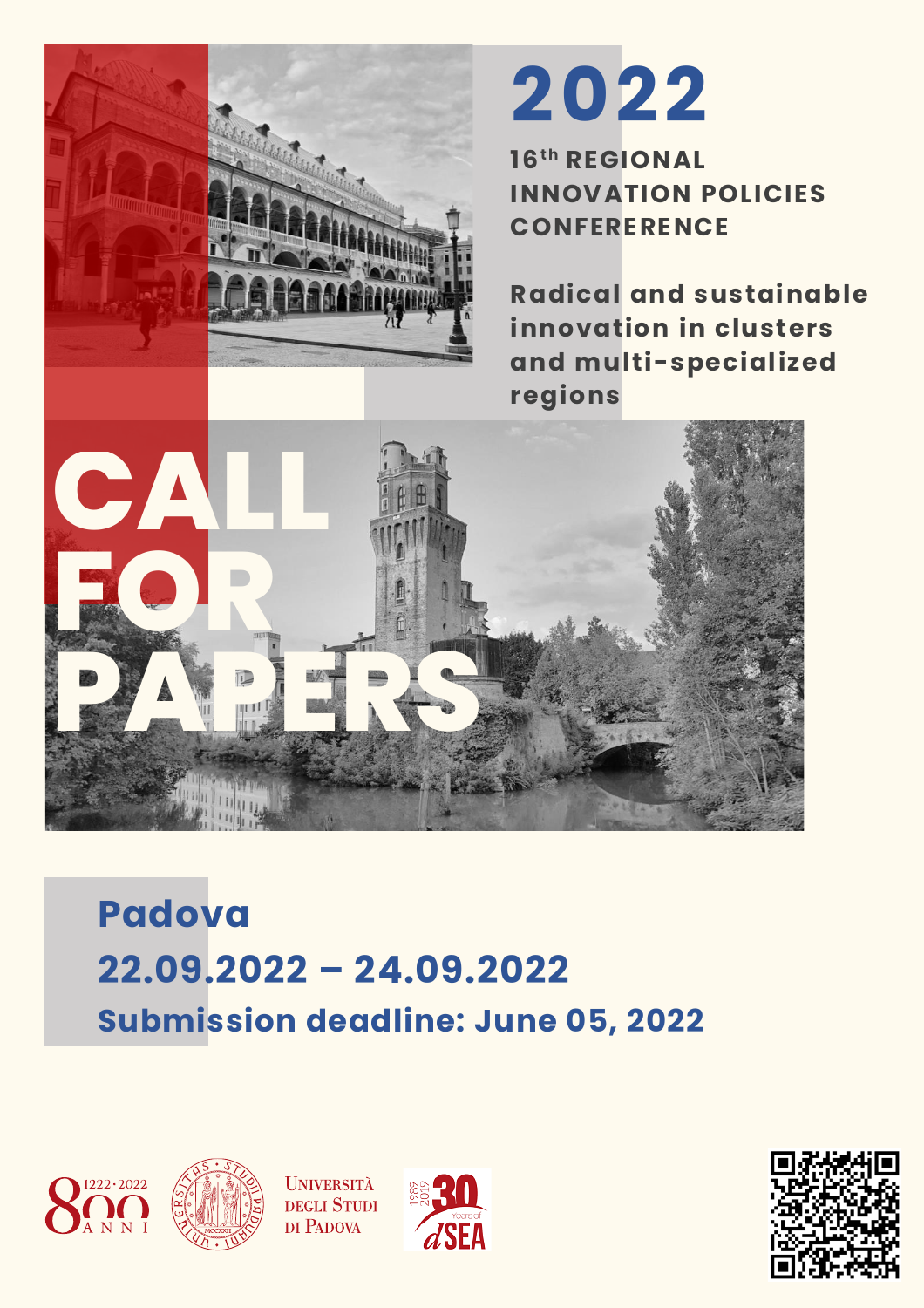# **16th edition Regional Innovation Policies Conference 2022 RADICAL AND SUSTAINABLE INNOVATION IN CLUSTERS AND MULTI-SPECIALIZED REGIONS**

*University of Padua – Department of Economics and Management*

## *22-24 September 2022*

For more than a decade the Regional Innovation Policies Conference has been an essential date in the diaries of researchers, policy-makers and practitioners with an interest in the field of regional innovation, regional development and innovation policy. We are pleased to continue this tradition and welcome you this year to Padova, during the celebrations for the 800 years of the University of Padova.

The theme of the 16<sup>th</sup> edition of the conference is RADICAL AND SUSTAINABLE INNOVATION IN CLUSTERS AND MULTI-SPECIALIZED REGIONS. The literature on regional innovation has been increasingly focused on improving the quality and sustainability of innovation as well as its intensity. The global challenges raised by the objective of meeting the Sustainable Development Goals ask for an investigation of the drivers of a responsible and sustainable innovation process in clusters and regions. Policymakers are called to enrich the smart specialization framework with new guidelines able to inspire radically new technological trajectories addressing environmental and social inclusiveness. From this perspective, incentives for breakthrough inventions as well as exaptation opportunities may be boosted throughout different forms of collaboration and networking activities inside and outside regional innovation systems, also strengthening the linkages between advanced and developing regions.

#### **Call for papers**

We welcome abstract submission related to regional innovation policy, in relation, but not limited, to the following themes:

- Sustainability and technology transition policies
- Social and inclusive innovation
- Environmental and green technologies
- Renewable and nuclear energy innovation for clean growth
- Radical, breakthrough, and exaptive innovation
- Technological collaboration and networking
- Core-periphery technological convergence
- Technological multi-specialization in regions

We encourage [submissions](https://www.economia.unipd.it/en/paper-submission-regional-innovation-policies-conference-2022) from scholars, practitioners, innovators, and leaders who are forging ahead with strategies to shift towards sustainability and technological change in regions. We welcome contributions that develop innovative approaches in concepts, theory, methods, or analysis, and have deep or broad implications to inform place-sensitive strategies for sustainable and technological transitions in clusters and multi-specialized regions.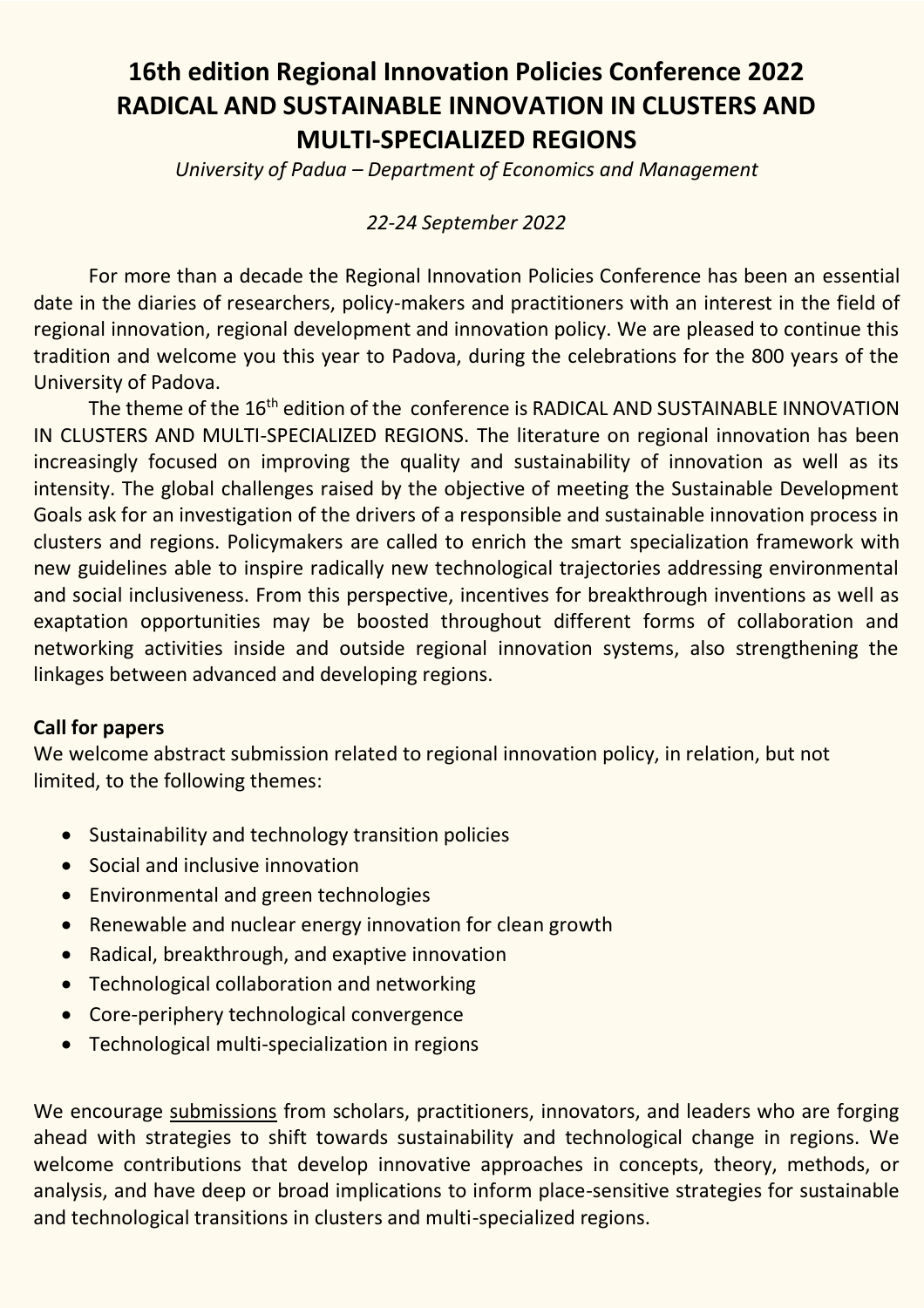#### **Submission Guidelines**

- Extended abstracts should contain a minimum of 500 words and a maximum of 1.500 words. Extended abstracts can contain figures, tables and/or images, which are not included in the word count.
- Full papers (optional) should not exceed 8000 words, inclusive of the abstract (maximum 250 words), tables, references, figure, etc.
- To facilitate the blind review process, remove ALL author-identifying information, including acknowledgments, from the uploaded document. Note: You will still include ALL authors associated with your submission during the submission process, but not in your uploaded paper. The author information provided will appear in the printed and online program.
- The entire submission must be in ONE document created in: Microsoft Word (.doc, .docx); Adobe Portable Document Format (.pdf)

#### **Publication Opportunities**

• A special issue on *European Planning Studies* journal is organized to offer publication opportunities to a selection of papers.



#### **Key Dates**